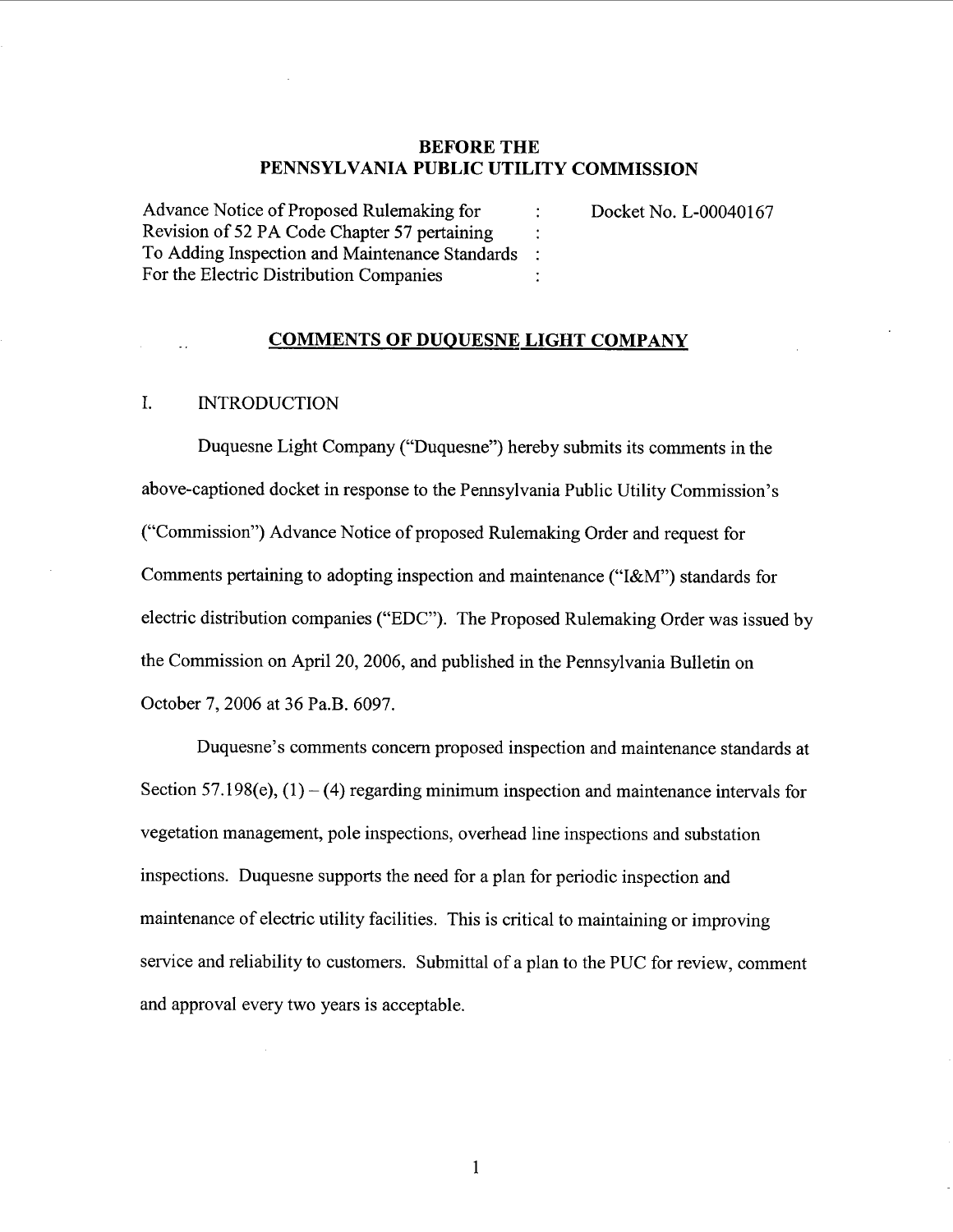### II. GENERAL COMMENTS

Duquesne does not believe that prescriptive inspection and maintenance interval cycles need to be mandated by the Commission in order to ensure reliable electric service in Pennsylvania. The reliability standards presently required by the PUC and Duquesne statistics reported to the PUC are proof that additional standards are not necessary. The Commission currently has sufficient legal authority and power to address unreliable service provided by any utility today without adopting further regulations that could add unneeded costs to utilities and their customers.

The approach proposed in the draft rules requiring additional visual inspections. walking of all distribution lines, and mandating rigid time intervals is directionally wrong. More advanced diagnostics with more technical, condition-based, maintenance and life cycle analysis along with proven strategies and best practices should be utilized to improve reliability. The PUC should be acknowledging and encouraging more intelligent automated distribution components that have self-diagnostics and can be monitored in real-time through SCADA, rather than mandated foot patrols over thousands of miles of land. Not only is such an approach more productive, but it is also much more effective.

However, if the PUC adopts these standards, changes need to be addressed by the Commission. Transformer and recloser inspections and foot patrols are not pertinent or effective in today's world of electric utility maintenance, as detailed in the following comments. They do not address realistic concerns such as overall condition, age, or manner of usage and limitations of equipment, which support more strategic measures of reliability improvement. Many of the other proposed standards are more relevant and

 $\overline{2}$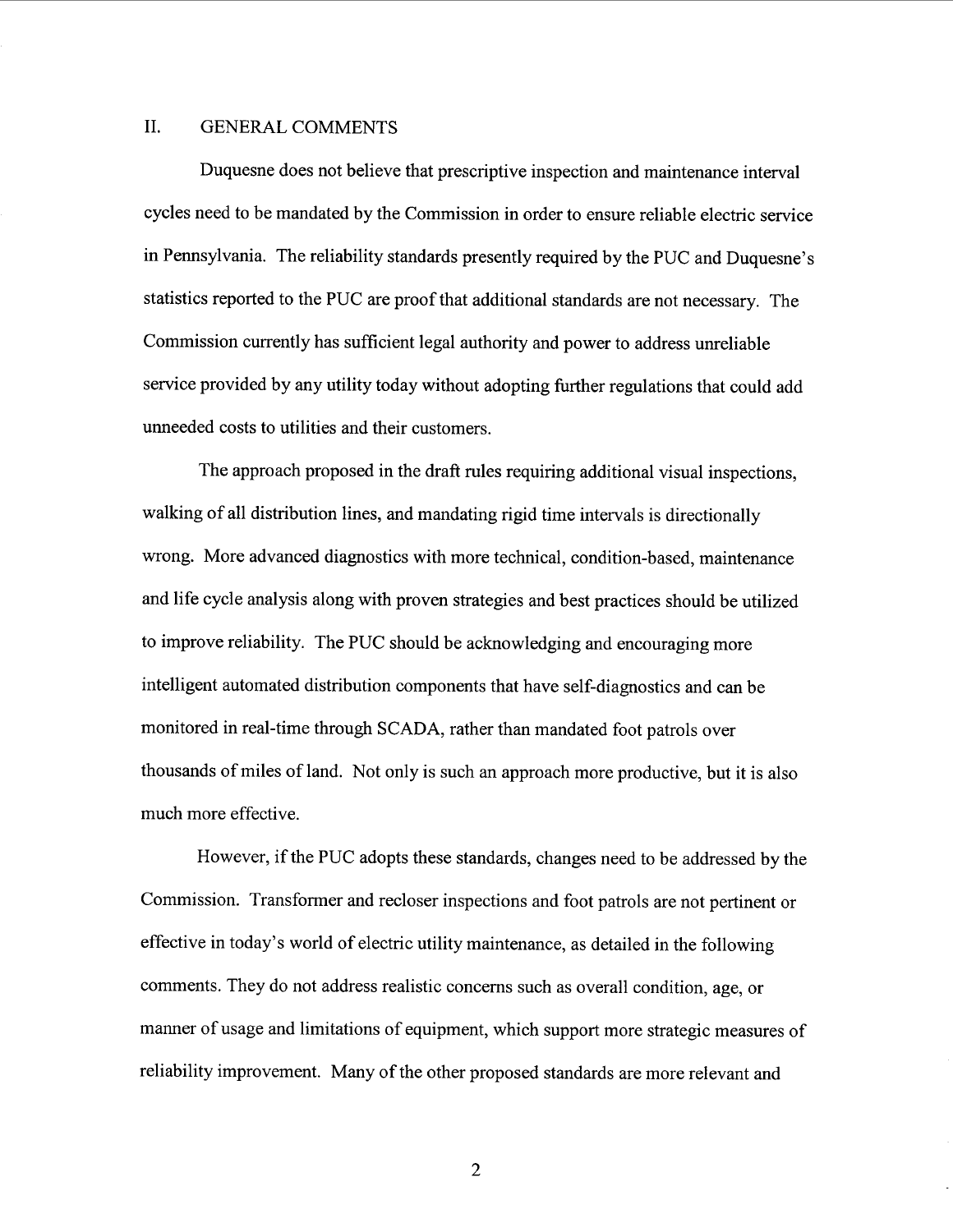thus acceptable, (substation and pole inspections) or acceptable with modifications (aerial inspections). Finally, matters such as vegetation maintenance cycles should not be imposed with strict standards due to variability of tree growth and right-of-way widths location, and methods controlling vegetation and its growth. If the PUC proceeds with vegetation maintenance cycles, important modifications should be made, such as utilizing an average cycle length for maintenance rather than mandated minimum cycles, consideration of new construction in the cycle, and the extent of PUC jurisdiction over transmission facilities.

### III. SPECIFIC COMMENTS

# 57.192. Definitions<br>1. Rural vs. Urban Area

The only comment Duquesne has with regard to the formatting of the bi-annual plan is the bifurcation of the plan between rural and urban areas. Duquesne's concerns are twofold: Duquesne sees no legitimate reason to distinguish between urban vs. rural circuits. The standards proposed for maintenance intervals under Section (e),  $(1) - (4)$ are not dependent on whether the circuits are rural vs. urban. Nowhere is that concept introduced as part of the rulemaking other than requiring that the plans are divided into rural and urban areas (Section  $57.198(a)(1)$ ). Duquesne does not distinguish its plans between communities with a population of less than 5,000 people and those having a population of 5,000 or more, and we are aware of no other utilities that do so. Accordingly, it would require needless and unproductive work to try to distinguish circuits running through or within towns, cities, villages or communities greater than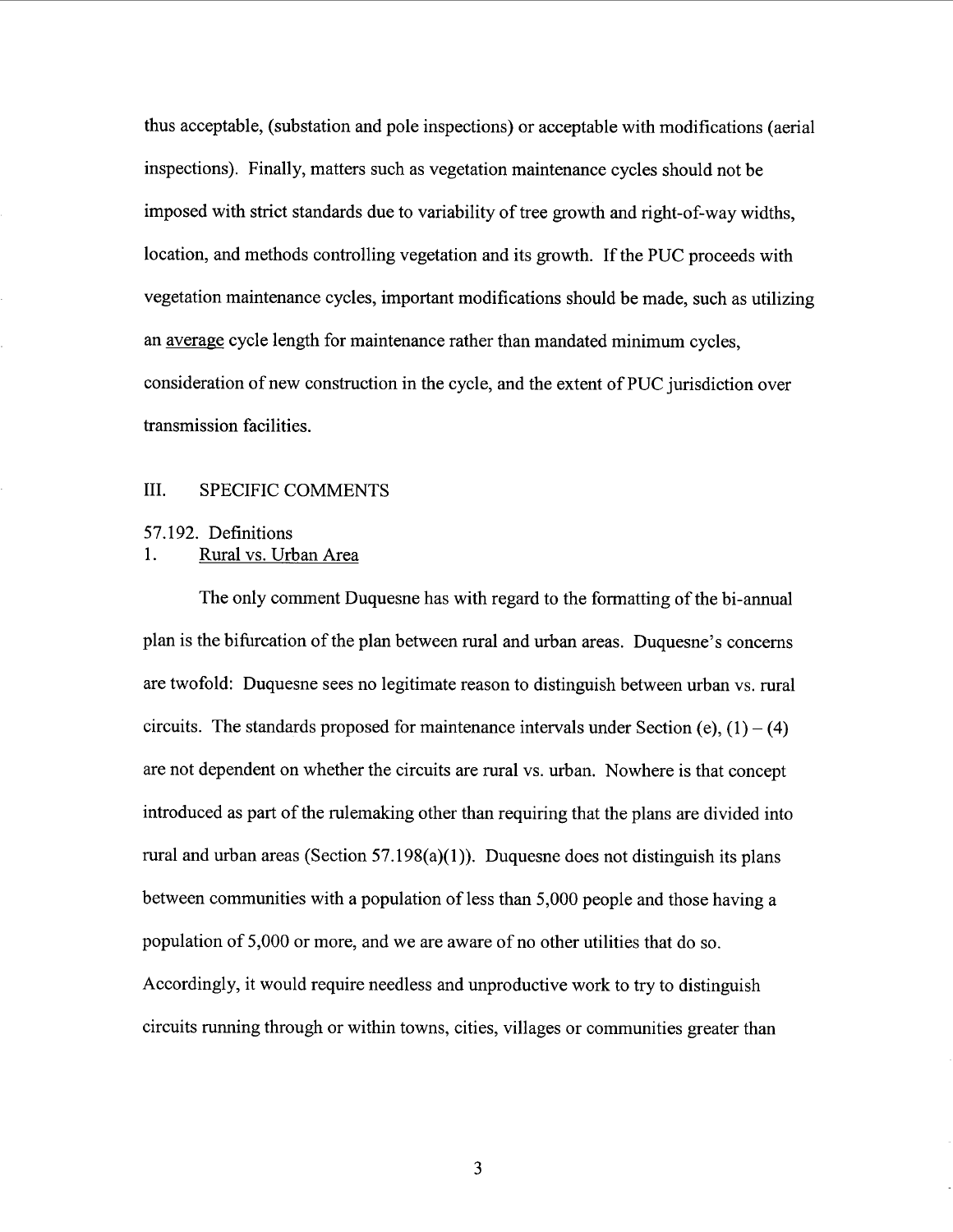000. Additionally, once the distinction was made, it would serve no useful purpose in reporting or maintenance.

### 57. 198. Inspection and maintenance standards 1. Vegetation Management

Duquesne does not believe that there should be rigid minimum intervals between vegetation maintenance periods. Pennsylvania has four distinct plant hardiness zones defined by the US Department of Agriculture (USDA). Because of these distinct hardiness zones, different areas of the state have different native trees, which grow at different rates. Plant diversity varies greatly across the state. These diverse species grow at different rates with those in colder sections and higher elevations growing much slower than lower elevations. This geographical difference requires utilities whose territory spans different growing zones to have varying maintenance requirements.

Also some utilities have different right-of-way maintenance widths, thereby influencing the necessary maintenance intervals. For example, utility territories that have wider right-of-way widths do not need to maintain the vegetation on the edges through pruning as frequently as those with narrower widths. Urban rights-of-way, usually within municipal rights-of-way, are generally narrower than those in rural areas where private property owners have granted rights. The rules do not take into account what design each individual utility has for rights-of-way. Based on all of these factors, Duquesne does not believe it is productive to set rigid standards for vegetation maintenance.

Duquesne Light Vegetation Management is taking proactive measures to address preventable interruptions through its PIT (Potential Interruption Tree) Remediation Program. While tree growth is predominantly addressed through periodic prunings

 $\overline{4}$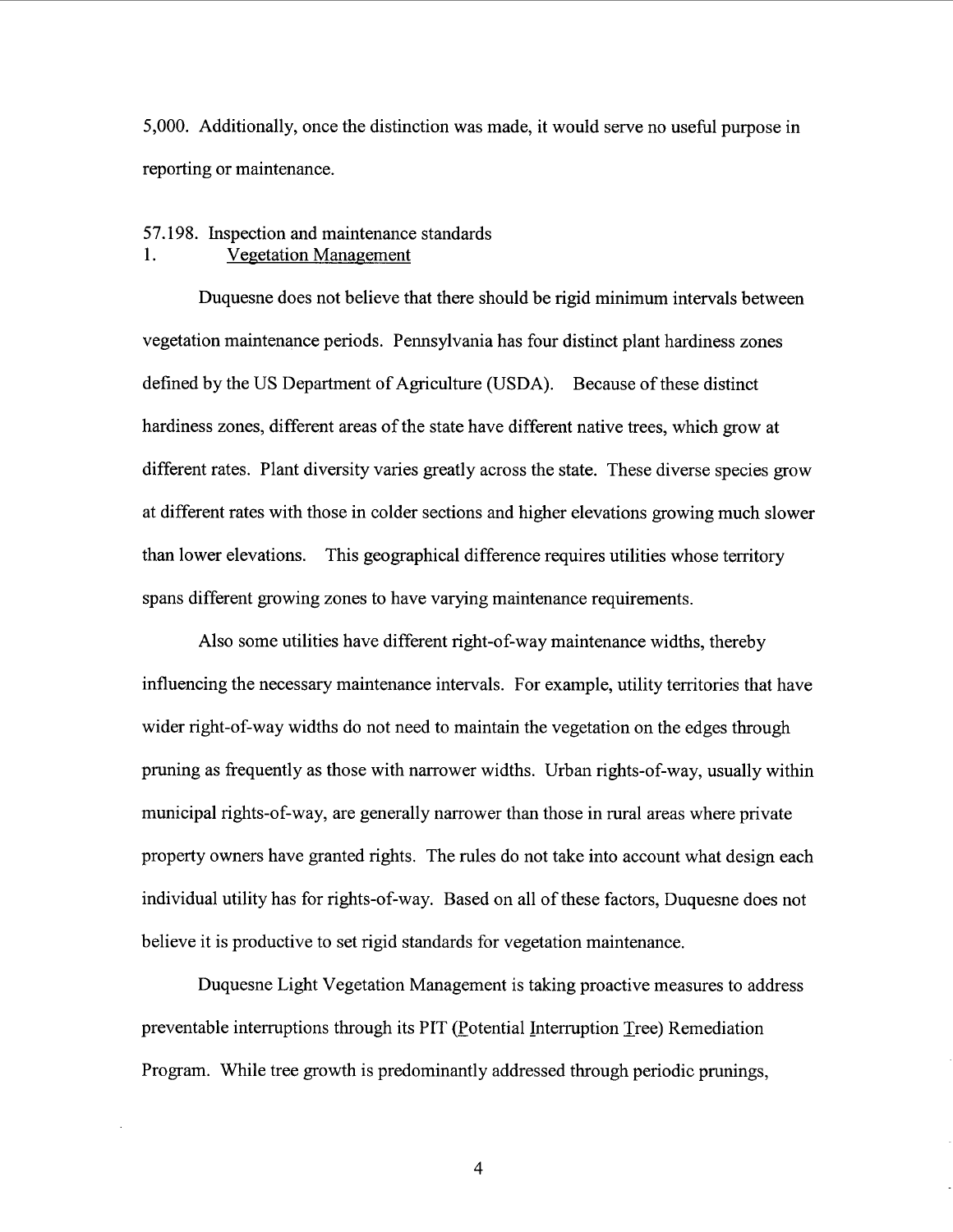falling trees from outside of the maintained rights-of-way continue to be a monumental challenge. Unfortunately, the detection of tree defects and extent of decay is not an exact science and there is an element of risk taking in everyday decisions of which trees to address. While some potentially hazardous trees are readily identifiable, human error in identifying these trees plays a role during line clearance work and inspections. Also trees are injured and die during the time between maintenance efforts. Duquesne respectfully suggests the following modifications:

The Commission should adopt an average. rather than minimum cycle, so that those lines needing more attention can be trimmed on cycles that are shorter than the mandated requirement and those not requiring management for various reasons, such as slower growth, low stem densities, establishment of compatible vegetation, etc. , will be subject to a longer than average cycle. Duquesne suggests that the cycle is set at six years for distribution, and seven years for transmission. In this case, all lines, as a group, of a utility would need to average treatment every six years or seven years respectively.

Duquesne currently averages a vegetation maintenance cycle of 5.6 years on distribution and 7.1 years for transmission. Duquesne has very high reliability, as our indices such as CAIDI, SAIFI and SAIDI have repeatedly shown. In Duquesne opinion, to shorten the cycle period, thereby increasing the cost of vegetation maintenance significantly, would have a very small and insignificant impact on reliability. A shortened cycle would address pruning more frequently, however, trees growing into the lines is not the major cause of interruptions. Most outages involve off right-of-way trees falling into the lines. A shorter vegetation maintenance cycle will not accomplish the interruption reduction the Commission desires.

5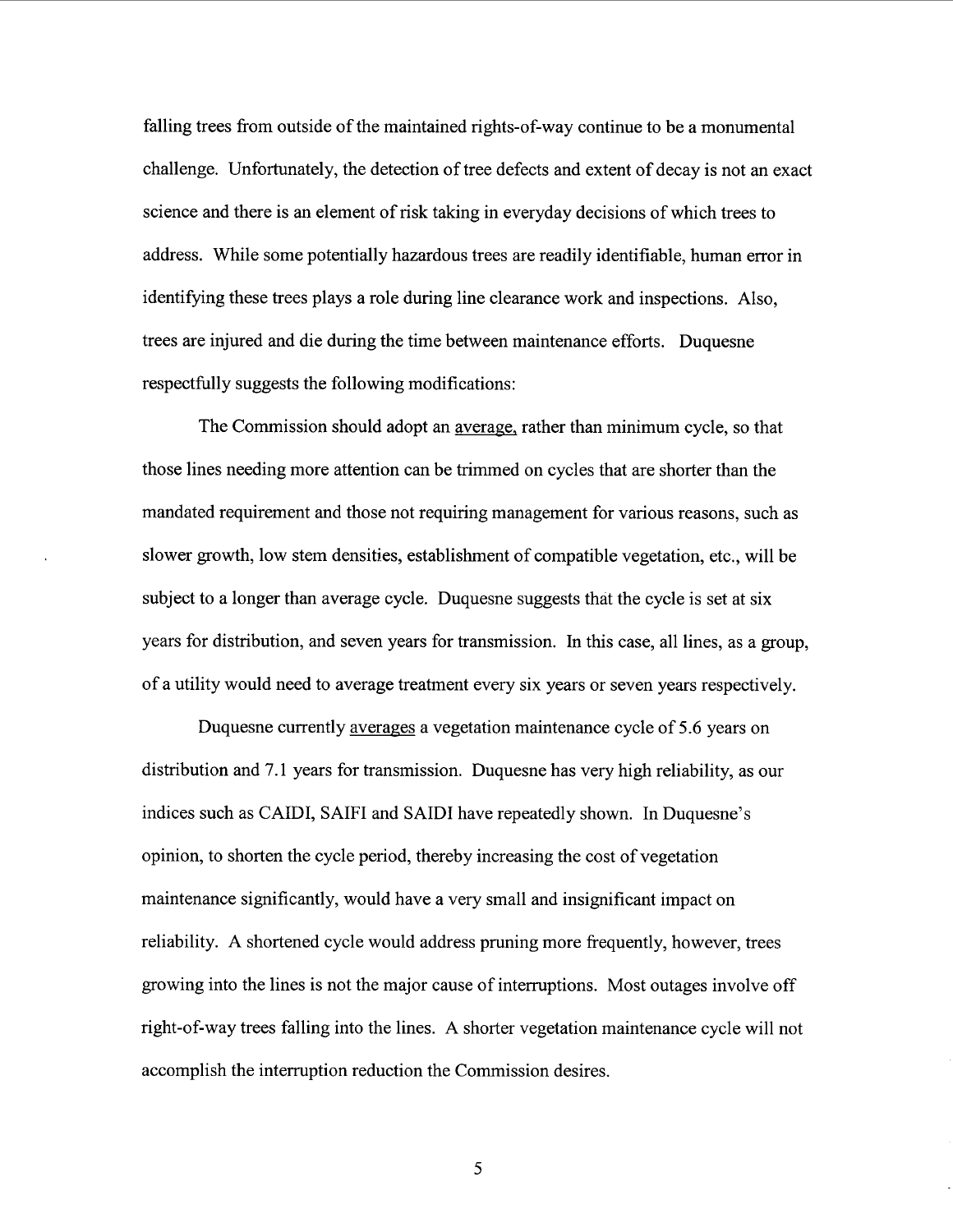#### $2.$ Transmission

One legal issue the Commission should consider as part of this rulemaking is whether the Commission has full authority to regulate reliability standards for transmission. Currently, both the North American Electric Reliability Council (NERC) and the Federal Energy Regulatory Commission (FERC) have been very active with transmission reliability, through the provisions in the Energy Policy Act of 2005. would appear that Pennsylvania reliability standards for transmission could result in varying, and perhaps inconsistent, standards for transmission reliability. The Commission must determine if it has the legal authority to regulate transmission, and if it does, whether it wishes to proceed with regulating transmission reliability when the national reliability organization, is regulating that service through implementation of the Vegetation Management Standard FAC-003-1<sup>1</sup>.

Life expectancy of transmission components (poles, insulators, hardware) can be estimated by an "Iowa Probability Curve"<sup>2</sup> which plots Survival Rate versus Age. A newer transmission line would be less likely to have problems than a similar older transmission line, with the expectation of problems defined by the Iowa Probability Curve. To maximize use of resources and increase reliability, utilities could utilize this Probability Curve and inspect the older line more frequently than a newer line. A uniform frequency of inspections does not achieve this.

#### 3. Pole Inspections

<sup>&</sup>lt;sup>1</sup> February 7, 2006 approved by NERC Board of Trustees with an effective date of February 7, 2007.

<sup>&</sup>lt;sup>2</sup> "Distribution Reliability Centered Maintenance: Quantifying Common Sense", by Michael Cole, see www. electricity-today.com/et/apr99/dist. html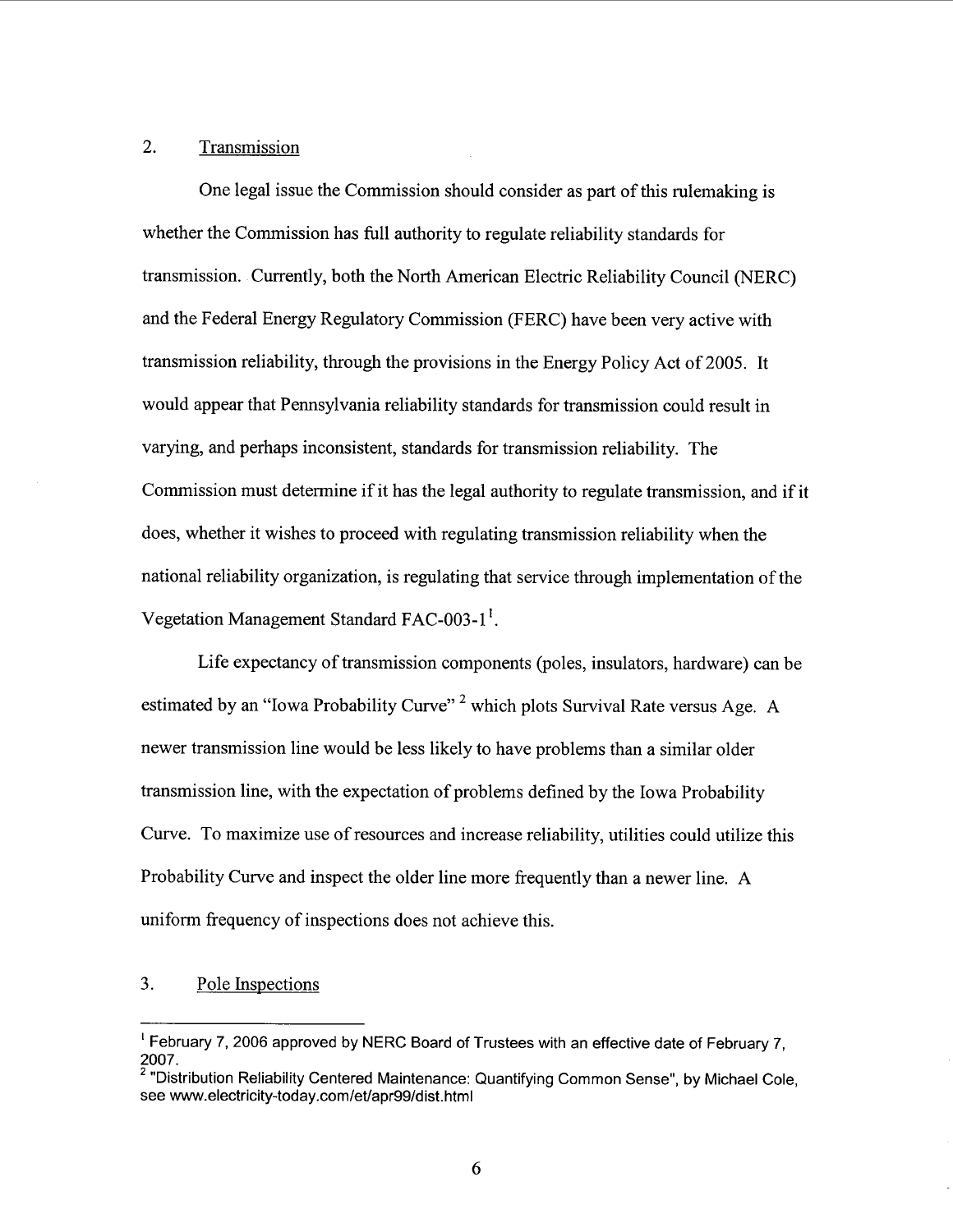Duquesne can agree to visually inspect poles every ten years.

#### $\overline{4}$ . Overhead Line Inspections

### Aerial Inspection

Duquesne believes that aerial inspection of transmission lines on an annual basis is sufficient. Certainly if significant events or major storms occur, aerial inspections may be performed more frequently than annual. In fact, Duquesne performs biannual aerial inspections on transmission lines greater than 200 kV and critical circuits, while transmission lines below 200 kV are aerially inspected once a year, and is sufficient to locate and repair problems.

### Foot Patrols

Annual foot patrols are extremely time consuming, expensive and labor intensive. Duquesne has over 7,000 miles of lines traversing varying terrain, and that amount is very small in comparison with other utilities in the state. Annual foot patrols do not make much sense to Duquesne.

The PUC should encourage the use of intelligent automated distribution components that have self -diagnostic capabilities and can be monitored remotely. For example, Duquesne does not schedule maintenance on distribution capacitors, but collects real-time data and diagnostics that automatically report on the condition and setting of the device. The ability to remotely troubleshoot and change settings on these devices in real time is much better than visual inspections. Additionally, Duquesne's line current and fault current distribution SCADA system provides important data regarding sectionalizers, reclosers, capacitors, and station breakers on a real-time basis.

 $\overline{7}$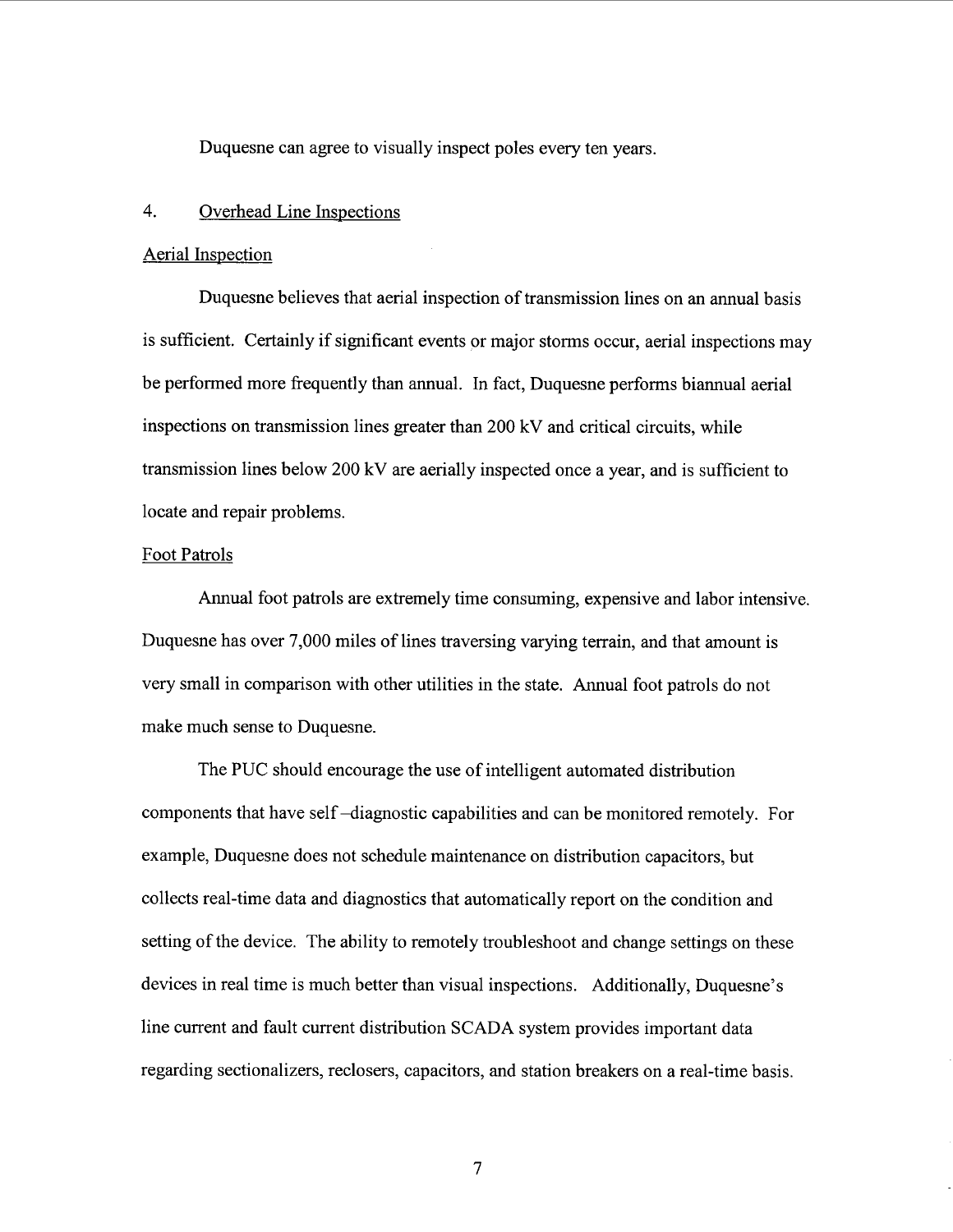The proposed approach in the draft rules to perform visual inspections by walking lines is ineffective and costly. Duquesne is working to develop advanced diagnostics and technical, condition-based life cycle analysis. Additional visual inspections of system components will not result in improved reliability. For example, infrared inspections<sup>3</sup> produce a greater benefit to reliability than visual observation of a line. Duquesne has a proven record where hot spots found during routine infrared inspections have prevented outage situations. The problems, which are quickly and thoroughly identified with the infrared camera, would never be resolved as effectively from a foot patrol program.

Based on all the above descriptions of how Duquesne more progressively maintains its lines today, we conclude that foot patrols are not productive.

#### $5<sub>1</sub>$ Repairs

Duquesne can agree with the Commission's proposal that any problems found during inspections that affect the integrity of the circuits shall be repaired or replaced no later than 30 days from discovery subject to several important additions:

- (a) Duquesne prioritizes repairs based on the severity of the defects as found. Duquesne Light believes the intent of the rule is to address repairs that are high priority work because they immediately threaten continued service or safety. Duquesne currently gives high priority and addresses those issues within the proposed the 30-day requirement.
- (b) Scheduling line outages for repair work may affect the 30-day limit. Transmission line work must be coordinated with P JM, as transmission lines may not be de-energized for work without the permission of PJM. Other work

<sup>&</sup>lt;sup>3</sup> Duquesne Light utilizes Infrared cameras for inspecting wires, connections, lightening arrestors, equipment on poles, and substation equipment.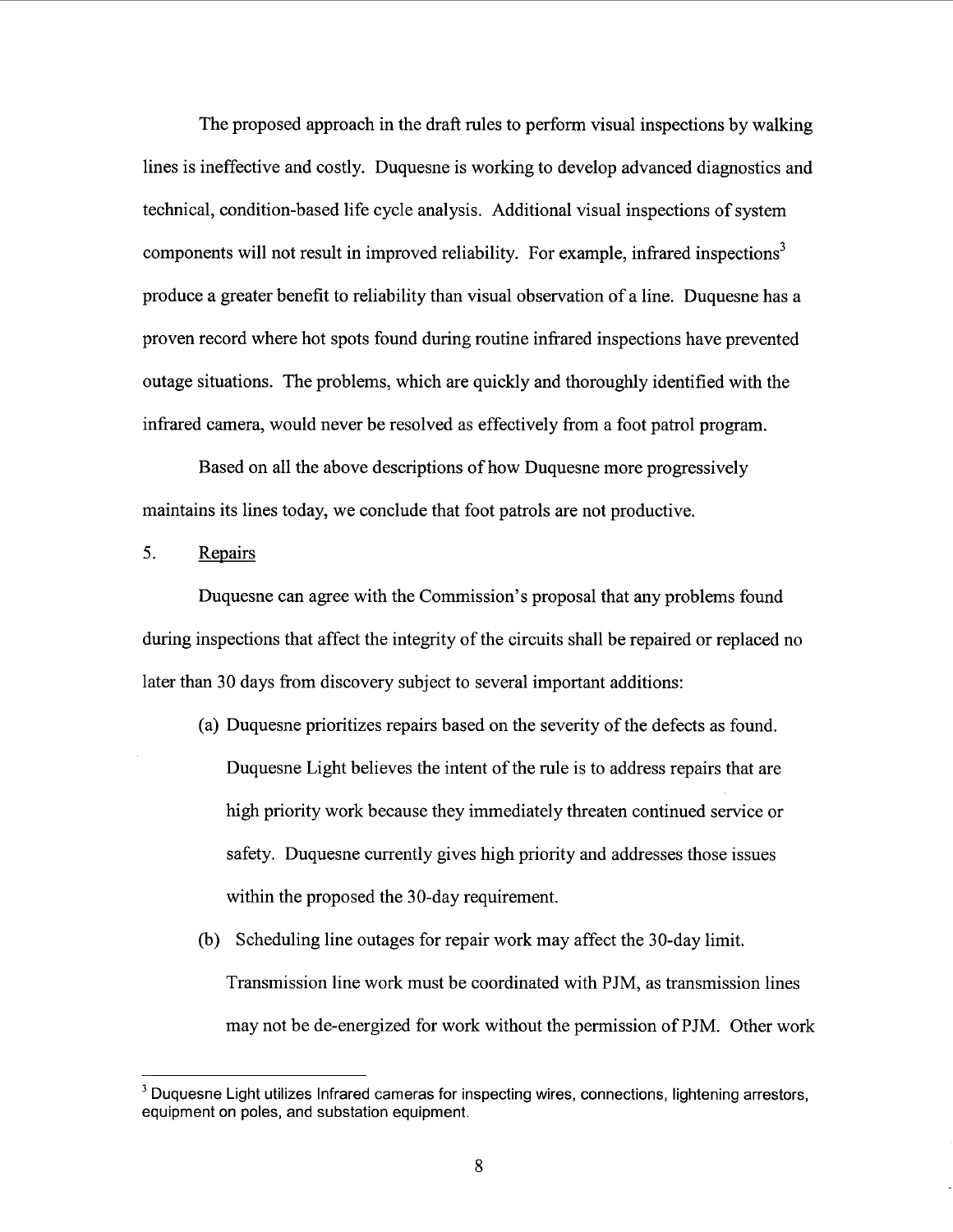in progress at substations or on lines may preclude an outage necessary for the required work, as would weather related or impacted repairs.

#### 6. Transformer Inspection

Nothing can be determined by visually inspecting a transformer, other than an occasional oil leak. Almost all of Duquesne's transformer failures are the result of thermal overload, which cannot be detected by visual inspection. It is better to analyze transformer capacity when there is a change in service to customers, such as the addition of new load or during periods of high heat when there is more stress on the system.

Below-ground transformers are a different matter, however. These are not normally inspected because of their belowground installation and the difficulty identifying problems via an inspection. By their very nature, it is nearly impossible to inspect below-ground transformers. They are typically submersible or in vaults and the problems associated with inspections are many, including Occupational Safety & Health Administration (OSHA) confined space rules and availability of trained personnel. These facilities would surely have to be removed from service in order to test and inspect them. Accordingly, Duquesne recommends that transformers not be visually inspected, since it is not effective and would result in unnecessary customer outages.

#### $7.$ Reclosers

The 4 kV hydraulic reclosers operated by Duquesne cannot be inspected and tested without their complete removal from the distribution system and their transportation to the utility shop for inspection and testing. There is no portable test available to confirm function with the recloser in place. This proposed requirement of

9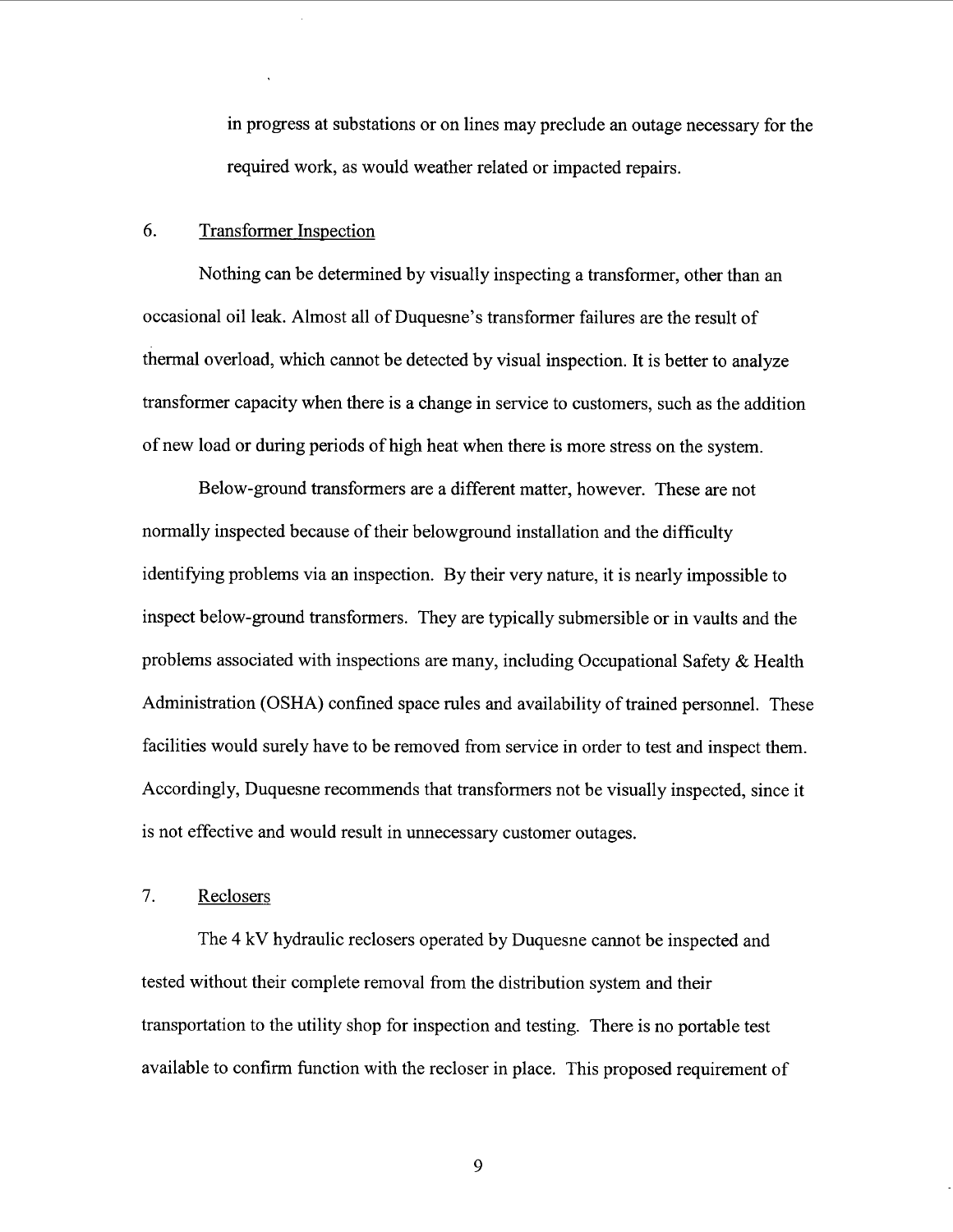annual testing would be very expensive. If the proposed recloser inspection and testing standard were to be adopted, it is suspected that many utilities would use fuses instead of reclosers due to the cost of removal for inspection and testing. Fusing would decrease reliability and would be an unintended outcome of adopting the proposed rule. Accordingly, it is Duquesne's firm recommendation that this requirement be deleted.

Duquesne's 23 kV sectionalizer and recloser maintenance program is very effective and highlights the fact that preventive maintenance is only needed on certain models of devices once every two years. Newer equipment with self-diagnostics and real-time reporting provides superior performance without field inspections. Asset Management experience and analysis have proven that this is the right strategy.

#### 8. Substation Inspections

Duquesne supports the requirement that substation equipment, structures and hardware, because of its potential impact on reliability and safety, should be inspected monthly.

### IV. CONCLUSION

Duquesne does not believe that prescriptive inspection and maintenance interval cycles are necessary in order to ensure reliable electric service in Pennsylvania. The Commission currently has sufficient authority and power to address unreliable service provided by any utility today without adoption of further regulations.

Should the Commission decide, however, that it is intent on proceeding with promulgating mandated standards for all utilities, then Duquesne would respectfully request that the Commission strongly consider those comments provided herein. Some of

10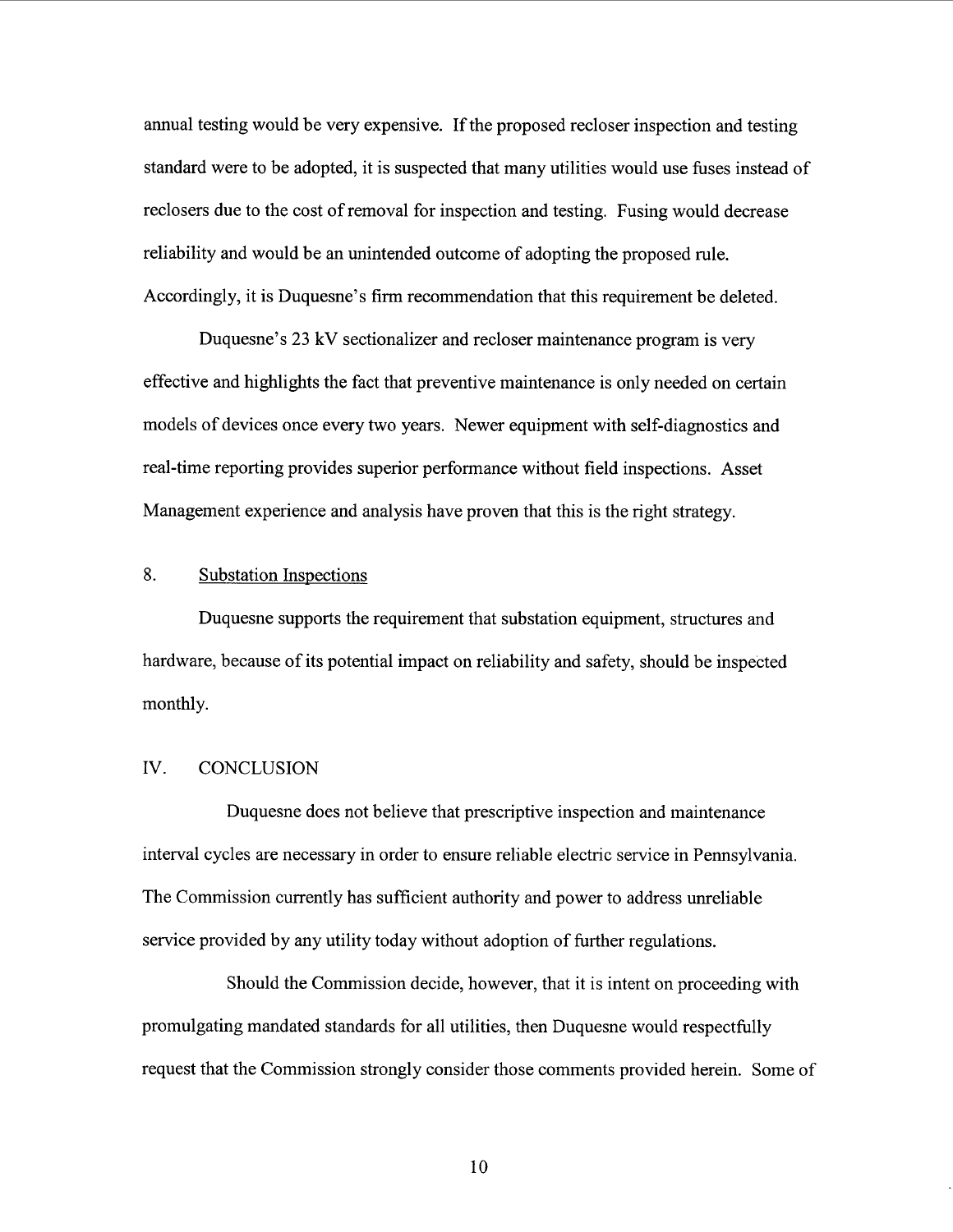the proposed standards are acceptable (substation and pole inspections) or acceptable with modifications (aerial inspections). Others, (transformer and recloser inspections and foot patrols) should be reconsidered for practicality and value.

Duquesne appreciates the opportunity to comment on this proposed rulemaking. In accordance with Ordering paragraph 8 of the Proposed Rulemaking, where EDCs are directed to provide the Commission with their current inspection and maintenance intervals for vegetation management and other intervals mentioned in subsection 57. 198(e), Duquesne Light submits Attachment A to these comments.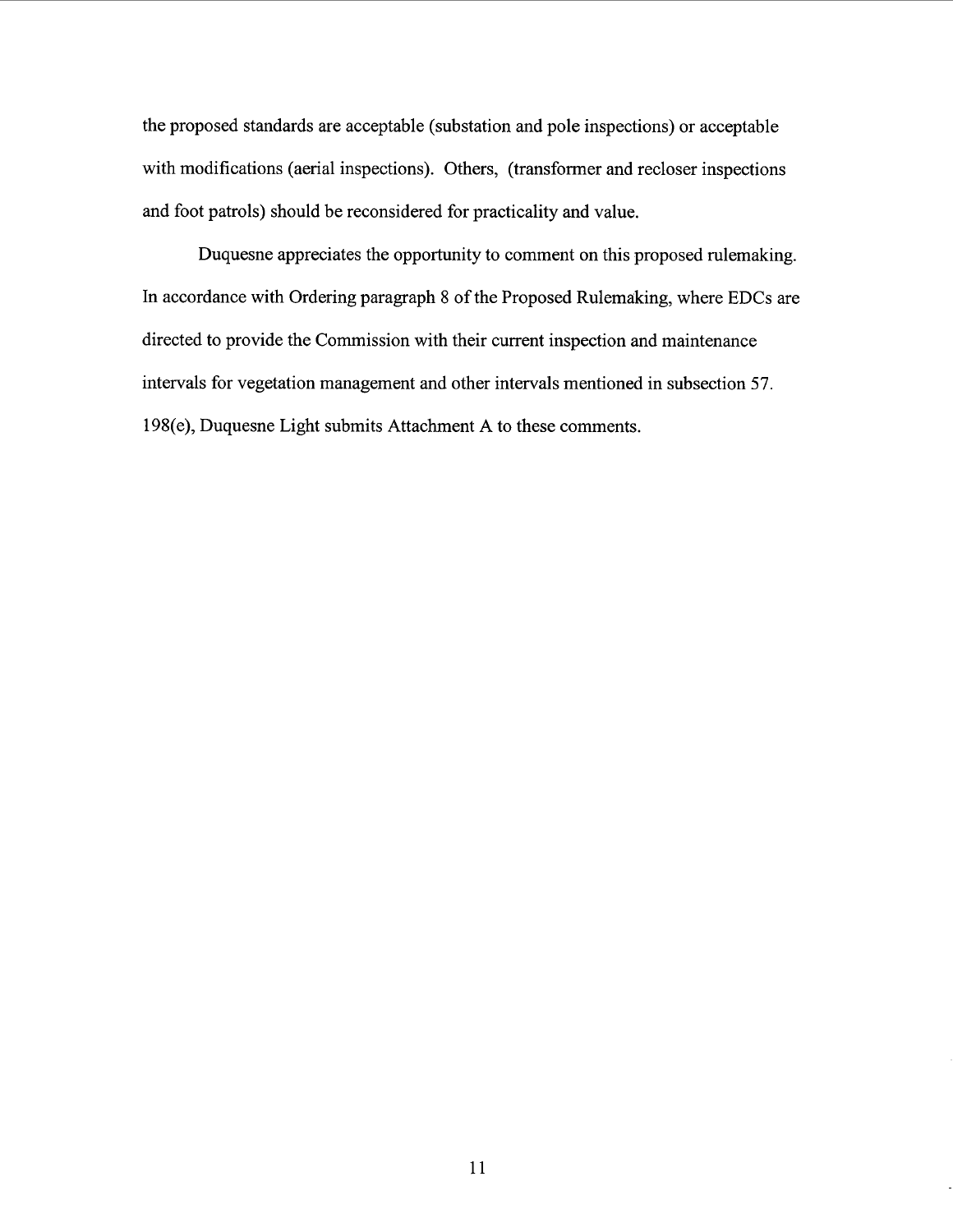Dated this 6th day of November, 2006.

Respectfully submitted Duquesne Light Company

chember rederic

Frederick J. Eicher Tiller Director, Rates  $\&\times$  Regulatory Affairs 411 Seventh Avenue Pittsburgh, PA 15219 412-393-6220 feichenmiller@duqlight.com

By Counsel:

Gary A. Jack Hsquire Duquesne Light Company<br>411 Seventh Avenue Pittsburgh, PA 15219 412-393-1541 gjack@duqlight.com